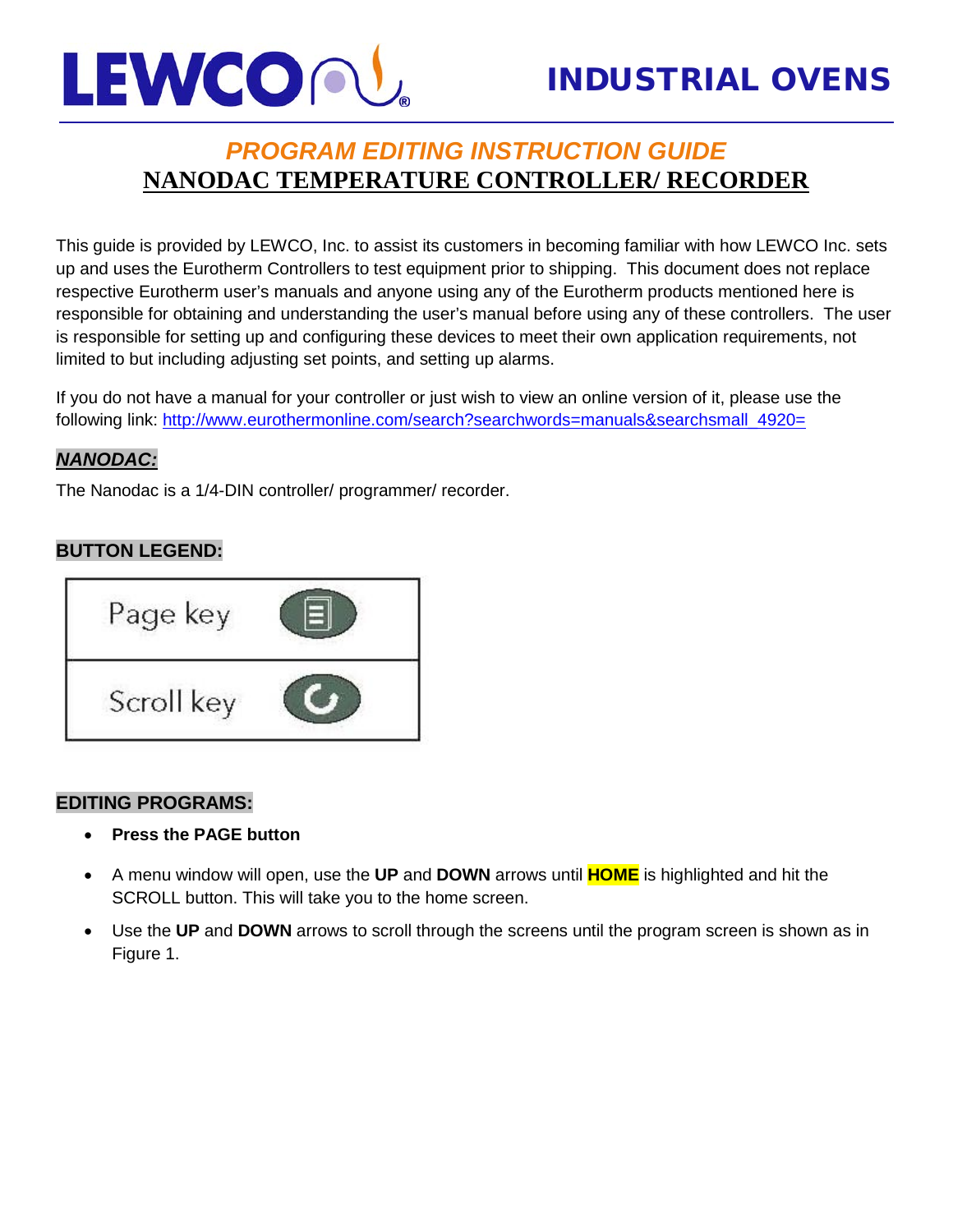# LEWCOPU

## INDUSTRIAL OVENS

## *PROGRAM EDITING INSTRUCTION GUIDE* **NANODAC TEMPERATURE CONTROLLER/ RECORDER**

#### **Figure 1: Program Screen**







#### **Figure 2: Program Edit Screen**



- Press the **SCROLL** button. The **MODE** field will highlight yellow.
- Press the **UP** arrow the program edit icon in the right corner will be highlighted.
- **Press SCROLL** button again and the program edit window will open see Figure 2.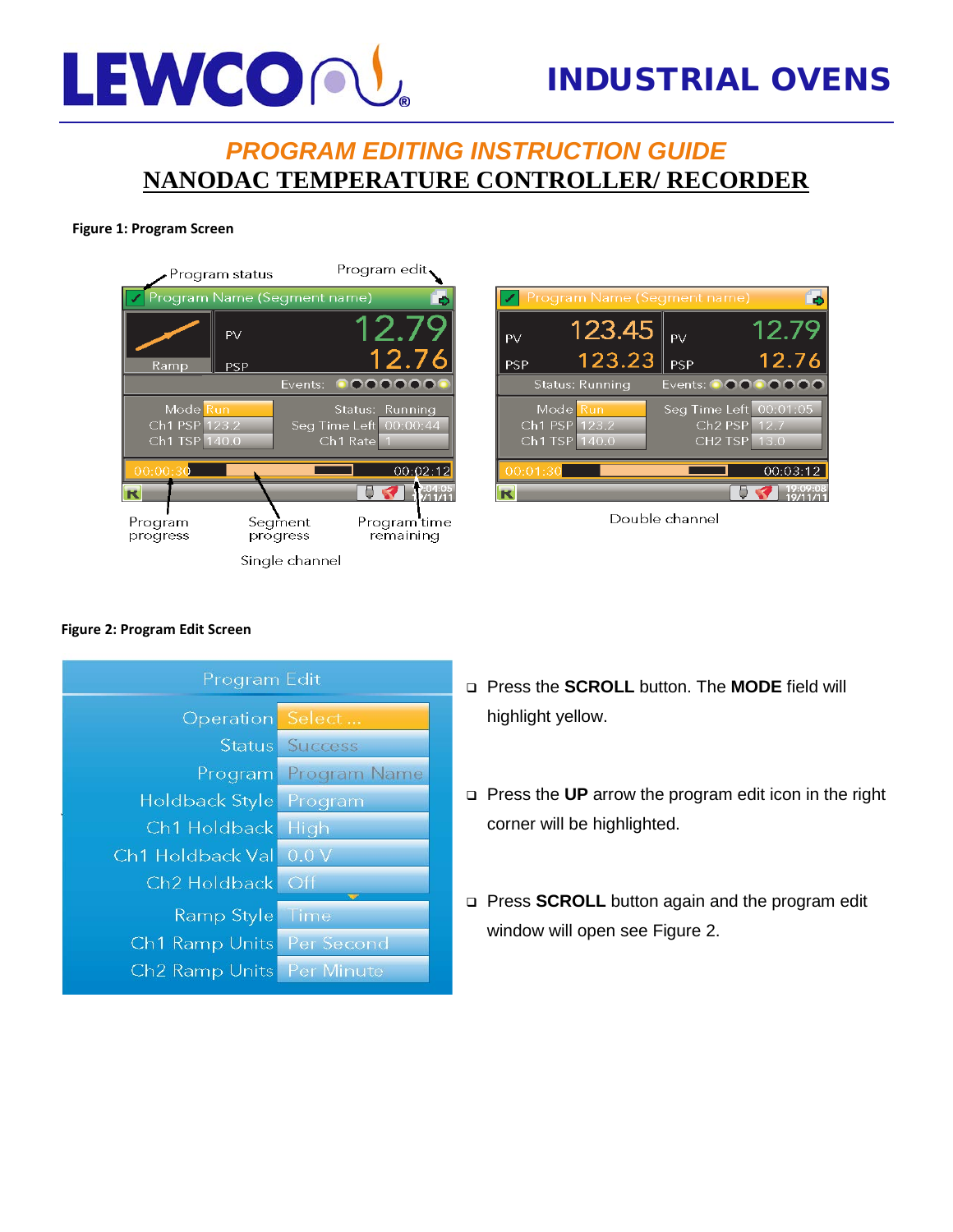## LEWCOPU

## *PROGRAM EDITING INSTRUCTION GUIDE* **NANODAC TEMPERATURE CONTROLLER/ RECORDER**

#### □ Fields on this screen include:

*NOTE: Not all fields will be available. Availability depends upon the configuration of the controller.*

- **Operation** allows the user to select one of the following
	- o **Load**. Opens the program store and allows the user to select a program to be loaded.
	- o **Store**. Allows the current program to be saved to the internal program drive.
	- o **Delete.** Allows the selected program to be deleted.
	- o **Delete All.** Deletes all programs.
	- o **Copy**. Copies the selected program for 'pasting' either from the internal drive to the USB device, or vice-versa.
	- o **Copy All.** As above; for 'Copy', but copies all the programs in the selected directory.
- **Status** shows the status of the previous operation
	- o **Success**. Previous operation was successful.
	- o **Failed.** Previous operation failed.
	- o **Loading.** The program is loading.
	- o **Copying**. The program copy process is underway.
	- o **Deleting.** The relevant program is being deleted.
- **Program** is the name of the program currently loaded.
- **Holdback Style** Appears only if 'Holdback' is enabled in the Programmer. Can be set to either
	- o **Program**: Holdback applies to all appropriate segments.
	- o **Per Segment:** Holdback enabled on a segment by segment basis
		- *NOTE: Holdback pauses the program (freezes the Programmer setpoint (PSP) and the time remaining parameters) if the difference between the Process value (PV) and the Programmer Set Point PSP exceeds a user-specified amount (Holdback value).The program remains paused until the PV returns to within the specified deviation. In ramp or step segments, holdback indicates that the PV is lagging the SP by more than the specified amount and that the program is waiting for the process to catch up. In a dwell segment, holdback is used to guarantee that a work piece stays at set-point within a specified tolerance for the specified dwell duration*
- **Ch1 Holdback** appears only if 'Holdback Style' (above) is set to 'Program'.
	- o **Off:** Holdback is disabled
	- o **Low**: Holdback is entered when PV < (PSP Holdback Value)
	- o **High**: Holdback is entered when PV > (PSP + Holdback Value)
	- o **Band:** Holdback is entered when PV < (PSP Holdback Value) *or* PV > (PSP + Holdback Value)
- **Ch1 Holdback** value is the value to be used in triggering holdback.
- **Ch2 Holdback** as for Ch1 Holdback, above but for channel 2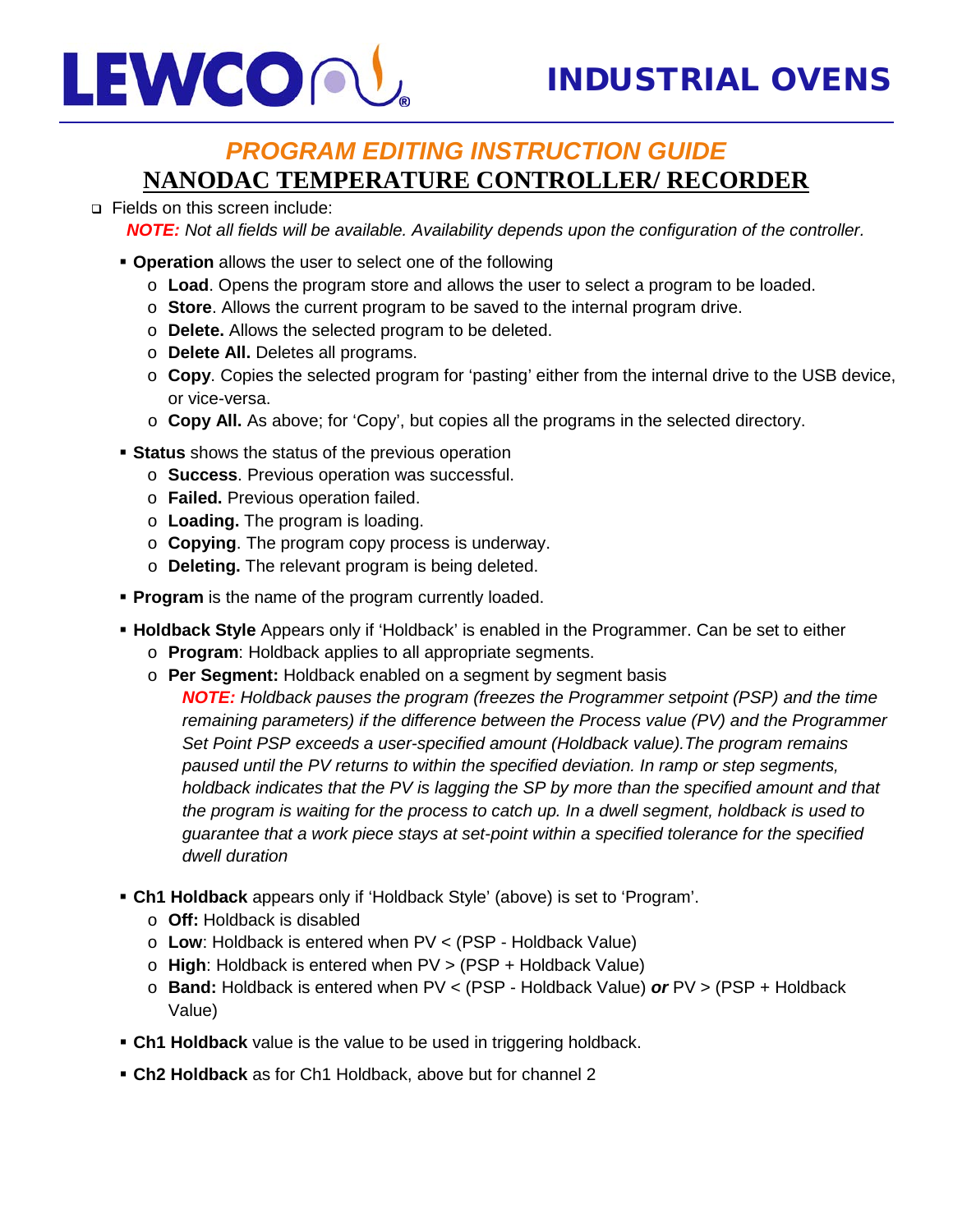

- **Ramp Style** applies to all ramp segments in the program. Ramp Style can be edited only when the program is in Reset mode. Set points, rates, times etc. are set in the individual segment configurations
- **Rate**. A Ramp Rate segment is specified by a target set-point and the rate at which to ascend/descend to that set-point.
- **Time**. A Ramp Time segment is specified by a target set-point and a time in which to achieve that set-point.
- **Ch1 Ramp Units** Select 'Per Second', 'Per Minute' or 'Per Hour' for ramp timing units. Ramp Units can be edited only when the program is in Reset mode.
- **Ch2 Ramp Units** as for 'Ch1 Ramp Units' above. Appears only for two channel programs and allows different ramp units to be selected for the two channels, if required. Ramp Units can be edited only when the program is in Reset mode.

### **SEGMENT CONFIGURATION:** At the bottom of the program edit screen are the segment parameters.



**Figure 3: Segment Configuration** 

- Use the **UP** and **DOWN** arrows to navigate to the segment number field. Press the **SCROLL** button. Change the segment number to the segment that needs to be edited.
- **Press the <b>SCROLL** button to enter.
- Use the **UP** and **DOWN** arrows to select fields. Once the field is highlighted press the **SCROLL** button to select that field. When a field is open for editing a small up and down arrow will appear on the right end of the highlighted and selected field. Use the **UP** and **DOWN** buttons to change to the desired value.
- **Press the SCROLL** button to enter and store the change.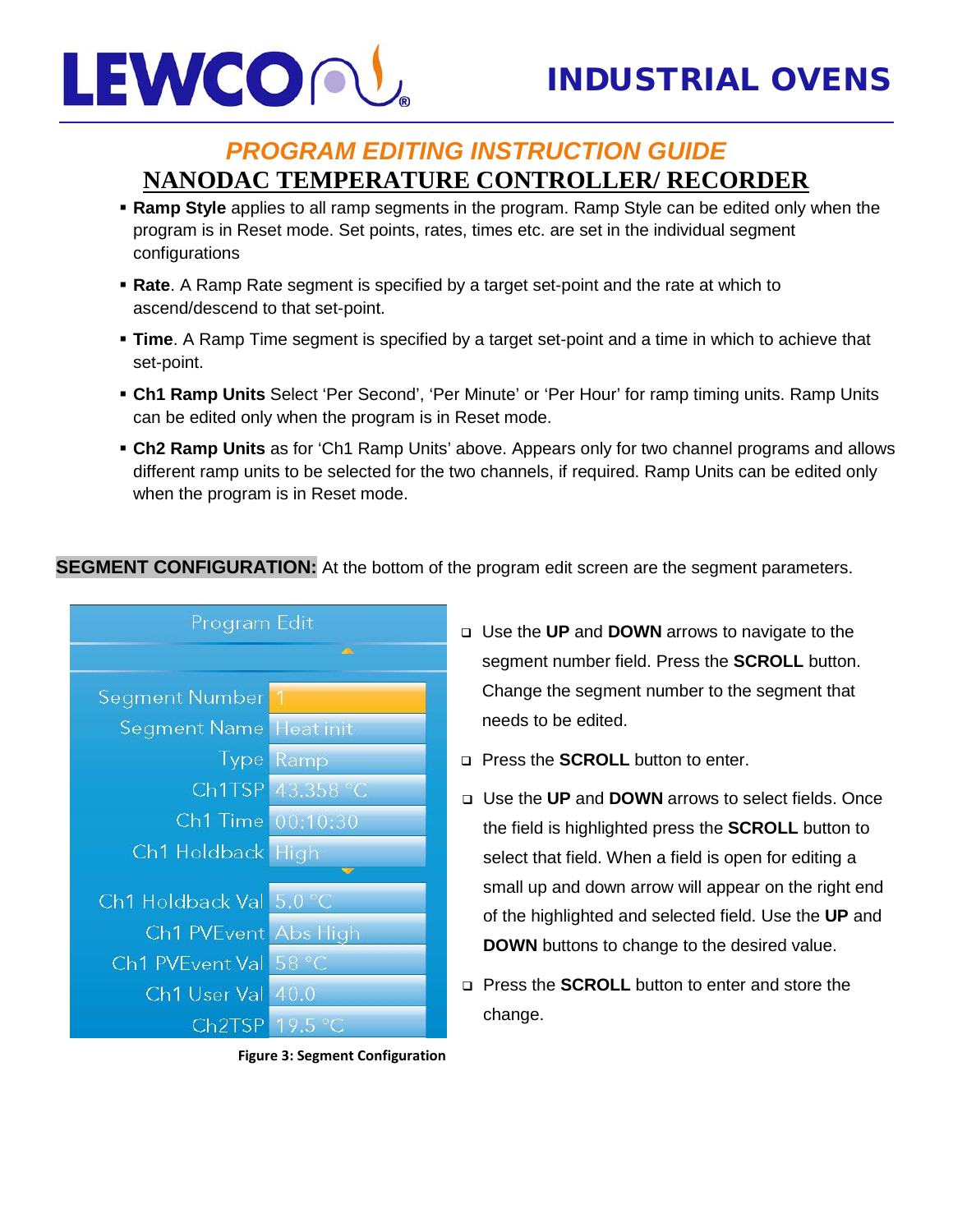

### □ Segment fields and descriptions are listed below:

*NOTE: Not all fields will be available. Availability depends upon the configuration of the controller.*

- **Segment Number:** Select the relevant segment for configuration.
- **Segment Name:** Enter a segment name of up to 20 characters. This name will be truncated on the display page if it, together with the program name, are too long to fit the width of the display area.
- **Type:** Select a segment type. Default is 'End'. Options are:
	- o **Ramp.** For any program, Ramp segments can be either 'Ramp Rate' segments or 'Ramp Time' segments according to the 'Ramp Style' setting described above. See also Ch1(2) Time' or 'Ch1(2) Rate', below
	- o **Dwell.** The set point is maintained at its current value for the period defined in 'Duration' (see below).
	- o **Step.** A step segment allows a step change to be entered for the target set-points Ch1 TSP and Ch2 TSP.
	- o **Wait.** A wait segment causes the program to wait for a certain event to occur before continuing. See 'Wait For', below.
	- o **Go Back**. A Go Back segment allows a specifiable number of iterations to be performed of a group of segments. This could be used, for example, to cycle an entire program by having a Go Back segment immediately before the end segment and specifying segment 1 as the 'Go Back To' point. Setting 'Cycles' to 'Continuous' causes the program to loop indefinitely, until interrupted by the user. 'Nested' loops are not permitted i.e. 'Go Back' is not available as a segment type for segments inside an existing GoBack loop.
	- o **End.** The final segment of a program allows the user to select 'Dwell' or 'Reset' as the action to be taken at the end of the program (see 'End Type', below)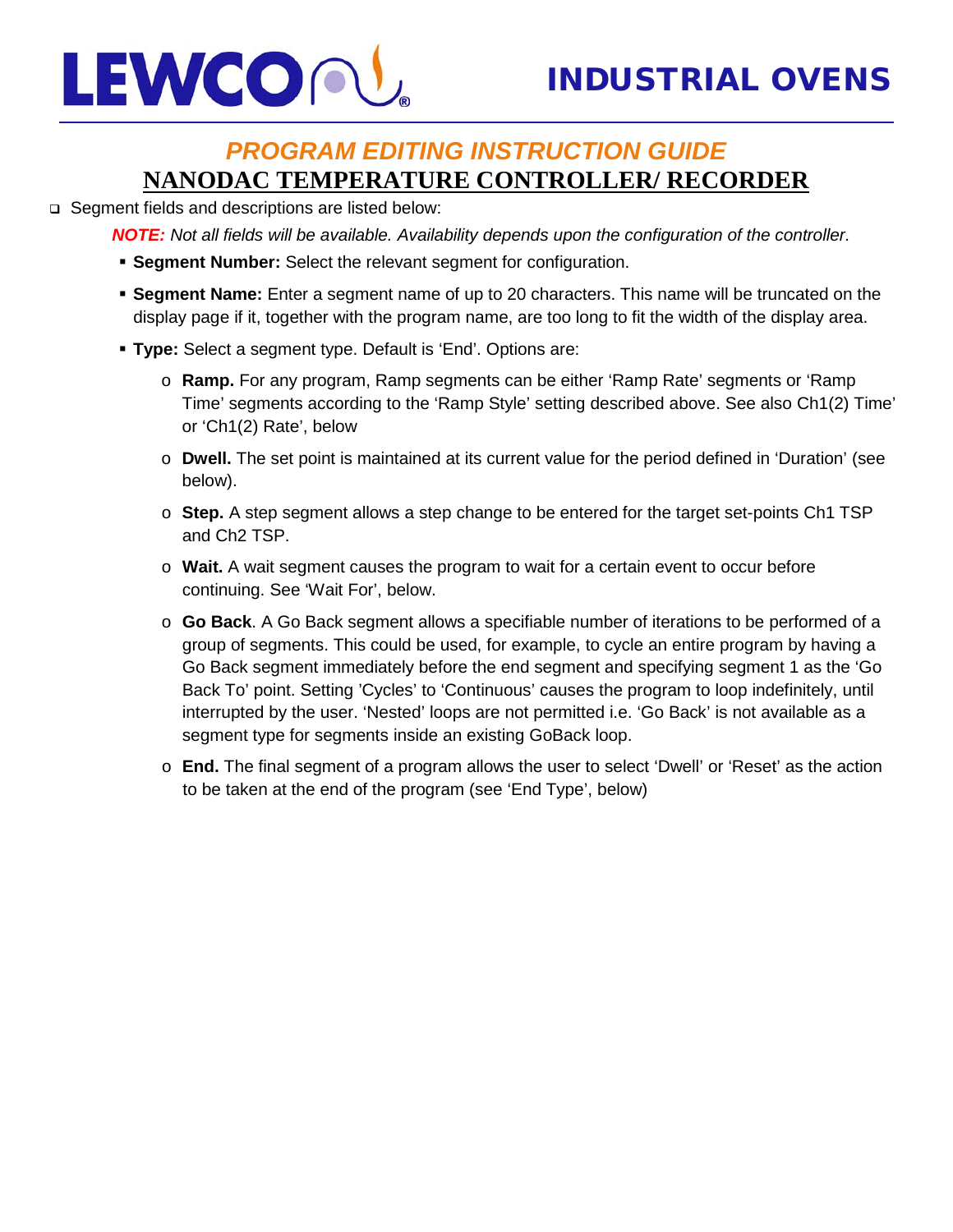

- **Ch1(2) TSP** Target set point. The value that Ramp or Step segments seek to attain, for channel 1(2).
- **Ch1(2) Rate** For Ramp Rate segments, this specifies the speed at which the process value ramps towards the target, for Channel 1(2). The ramp units (per second, per minute, per hour) are set in Ch1(2) ramp units described above.
- **Ch1(2) Time** For Ramp Time segments, this allows the user to specify the time to be taken by the segment for the process value to reach the target.
- **Duration** For Dwell segments, this allows the entry of the time for which the segment dwells.
- **Go Back To** For 'Go Back' segments, this defines the number of the segment to which the program is to return.
- **Cycles** The number of times the 'Go Back' instruction is to be carried out. If set to 'Continuous', the program continues until the user intervenes to stop it.
- **End Type** Allows the user to select the action to be taken at the end of the program:
	- o **Dwell:** the set-point is maintained indefinitely and event outputs remain at their configured state.
	- o **Reset:** the set-point reverts to the value used by the control loop before the program was started and the event outputs return to their default states.
- **Wait For Digital High**: Wait segments can be configured to wait for 'Wait Digital' to go 'high' before allowing the program to continue.
- **Analog 1(2):** The segment waits for 'Wait Analog1(2) to meet an Absolute High or Low, or Deviation High or Low condition before allowing the program to continue.
- **Analog Both:** As Analog 1(2) above, but waits for both Channels' conditions to be true before continuing.
- **Ch1 Wait** Select 'Abs High', 'Abs Low', 'Dev High' or 'Dev Low' as the wait criterion for channel 1. Appears only if 'Wait For' (above) is set to 'Analog 1' or 'Analog Both'.
- **Ch2 Wait** Select 'Abs High', 'Abs Low', 'Dev High' or 'Dev Low' as the wait criterion for channel 2. Appears only if 'Wait For' (above) is set to 'Analog 2' or 'Analog Both'.
- **Ch1(2) Wait Val** Enter the trigger value for 'Ch1(2) Wait'
- **Ch1(2) Holdback** Select 'Off', 'Low', High', or 'Band' (see description in Program details above).
- **Ch1(2) Holdback Val** The value to be used in triggering holdback.